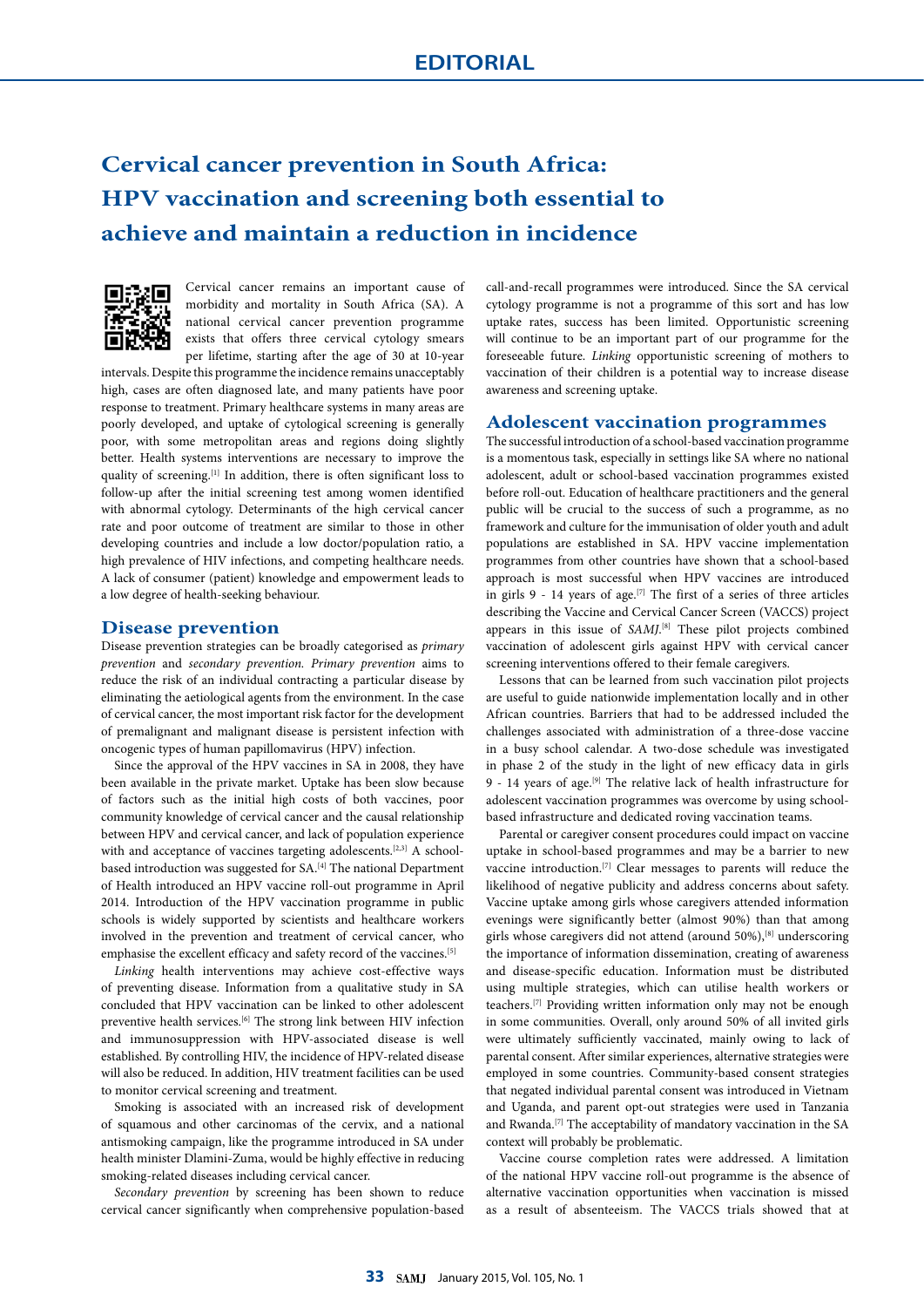# **EDITORIAL**

least two opportunities may be needed per facility because of illness or school-related activities that could cause girls to miss the vaccination opportunity, especially if a two-dose schedule is used. HPV vaccine coverage and completion rates may also increase by the introduction of an additional public health facility-based HPV vaccination programme, which currently does not exist. The importance of grade-based as opposed to age-based eligibility criteria and completion of the vaccination series in one calendar year, as is done in the national roll-out, is highlighted by these data.

### **Linking vaccination and screening**

An exciting and novel approach is the *linking* of cervical cancer screening of female caregivers to the vaccination of schoolgirls. Even though the uptake of self-screening for high-risk HPV was relatively low, a significant proportion (around 30%) of women at increased risk for cervical cancer were identified. It is important to understand that the aim of home-based cervical cancer screening is as an adjunct to existing healthcare facility-based screening programmes to reach unscreened, high-risk women who did not access healthcare. An additional benefit of linking screening to vaccination is the ease of traceability of screened women, which decreases the loss to follow-up experienced in the current national screening programme.

Implementation of HPV vaccine programmes and extension of cervical cancer screening programmes in African countries are important steps towards reducing the high burden of cervical cancer in this region.

### **Future considerations**

Screening with HPV testing will almost certainly replace traditional cervical cytology in the not-too-distant future. Studies to evaluate the validity of the various HPV tests in our setting are extremely important. Higher rates of HPV infection, possible differences in genotype distribution and the effects of a high background incidence will affect the performance characteristics of HPV-based screening. The possibility of patient-collected (self-sampling) specimens will cater for a large number of women who may not have access to healthcare facilities.

HPV vaccination will only make a significant impact if high enough vaccination rates can be achieved. Continuing education of the public and of healthcare workers is essential. Monitoring of the programme to evaluate vaccination rates needs to be in place from the start. A catch-up school-based vaccination campaign to include a larger cohort of girls, perhaps up to 18 years of age, will be costeffective and may produce herd protection.

## **Conclusion**

There is currently no comprehensive cervical cancer control programme in place. We urgently need to outline strategies to:

- maximise the number of individuals receiving HPV vaccines
- monitor the vaccination programme effectively
- commit to a screening policy, with consideration of HPV testing and self-sampling.

In primary and secondary prevention of cervical cancer, opportunities for linkage with existing infrastructure and services should be investigated.

#### **M H Botha**

*Department of Obstetrics and Gynaecology and Unit for Gynaecological Oncology, Faculty of Medicine and Health Sciences, Stellenbosch University, Tygerberg, Cape Town, South Africa*

#### **K L Richter**

*Department of Medical Virology, School of Medicine, Faculty of Health Sciences, University of Pretoria, South Africa, and National Health Laboratory Service, Pretoria*

#### *Corresponding author: M H Botha (mhbotha@sun.ac.za)*

- 1. Smith N, Moodley J, Hoffman M. Challenges to cervical cancer screening in the Western Cape province. S Afr Med J 2003;93(1):32-35.
- 2. Adefuye PO, Broutet NJ, de Sanjose S, Denny LA. Trials and projects on cervical cancer and human papillomavirus prevention in sub-Saharan Africa. Vaccine 2013;31(Suppl 5):F53-F59. [http://dx.doi. org/10.1016/j.vaccine.2012.06.070]
- 3. Harries J, Moodley J, Barone MA, Mall S, Sinanovic E. Preparing for HPV vaccination in South Africa: Key challenges and opinions. Vaccine 2009;27(1):38-44. [http://dx.doi.org/10.1016/j. vaccine.2008.10.033]
- 4. Botha MH, Dochez C. Introducing human papillomavirus vaccines into the health system in South Africa. Vaccine 2012;30(Suppl 3):C28-C34. [http://dx.doi.org/10.1016/j.vaccine.2012.03.032]
- 5. Richter KL, Dreyer G, Lindeque BG, Botha MH. HPV vaccine: Can we afford to hesitate? S Afr Med J 2014;104(8):522-523. [http://dx.doi.org/10.7196/SAMJ.8449]
- 6. MacPhail C, Venables E, Rees H, Delany-Moretlwe S. Using HPV vaccination for promotion of an adolescent package of care: Opportunity and perspectives. BMC Public Health 2013;13:493. [http://
- dx.doi.org/10.1186/1471-2458-13-493] 7. Paul P, Fabio A. Literature review of HPV vaccine delivery strategies: Considerations for school- and non-school based immunization program. Vaccine 2014;32(3):320-326. [http://dx.doi.org/10.1016/j. vaccine.2013.11.070]
- 8. Botha MH, van der Merwe FH, Snyman LC, Dreyer G. The Vaccine and Cervical Cancer Screen (VACCS) project: Acceptance of human papillomavirus vaccination in a school-based programme in
- two provinces of South Africa. S Afr Med J 2015;105(1):40-43. [http://dx.doi.org/10.7196/SAMJ.8419] ation. Human papillomavirus vaccines: WHO position paper. Wkly Epidemiol Rec 2014;43(89):465-492.

*S Afr Med J* 2015;105(1):33-34. DOI:10.7196/SAMJ.9233